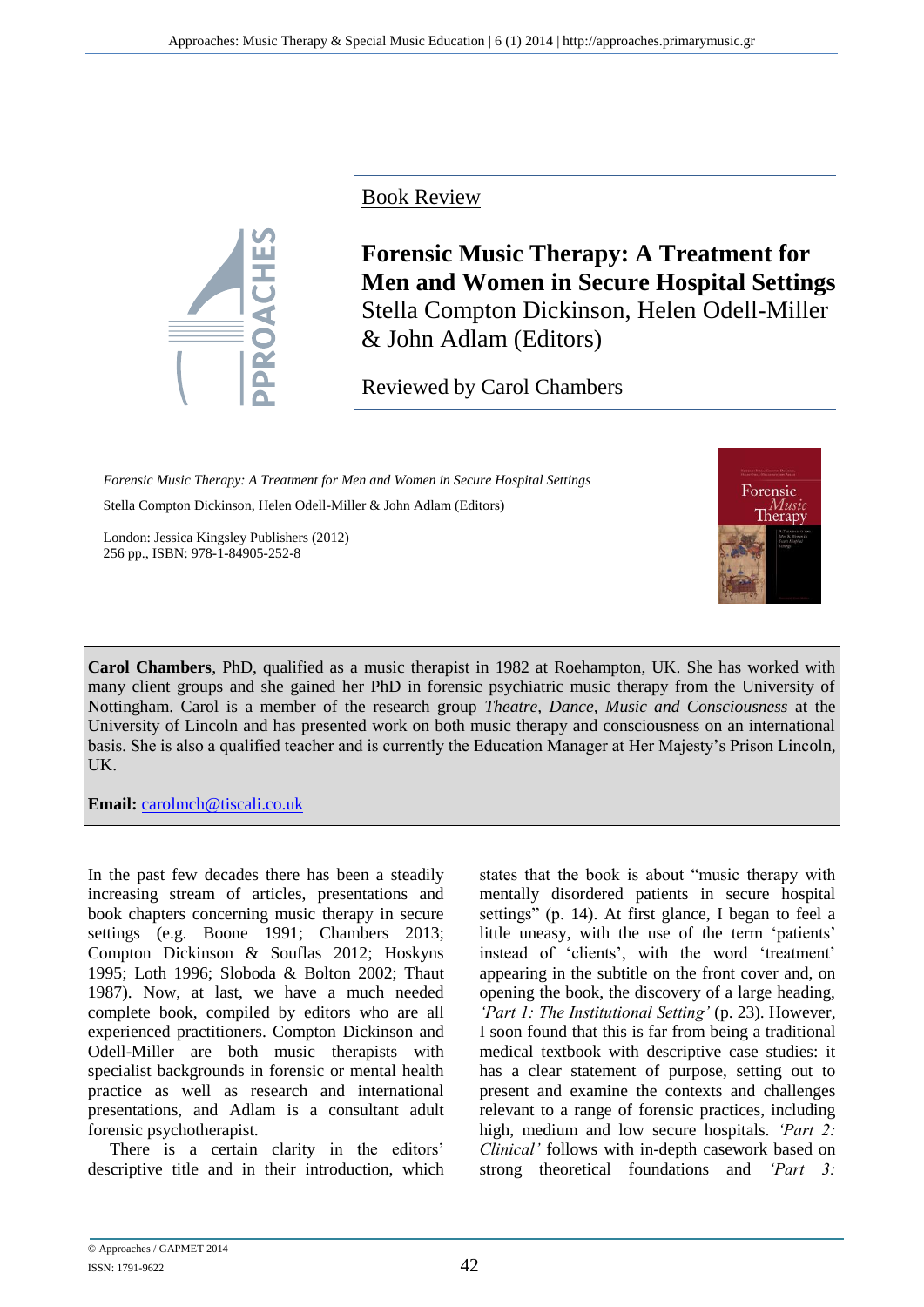*Research'* aims to demonstrate outcomes and provide guidelines for further service and clinical development. Within these three parts, twelve individual chapters include contributions from a multi-disciplinary field, including not only music therapists (Petra Hervey, Sarah Hill, Philip Hughes, Alex Maguire, Rebecca Roberts, Victoria Sleight) but also psychologists (Phyllis Annesley, Lindsay Jones, Rebecca Lawday), a psychotherapist (Estela V. Welldon), psychiatrists (Irene Cormac, Manjit Gahir) and an occupational therapist (Ian Merrick).

My initial trepidation about an overtly medical approach does, of course, mirror a very real consideration in building therapeutic relationships in secure hospitals, for patients, therapists, other staff and, if I may anthropomorphise, the hospital system itself. In the first chapter, *'Care and Control'* (p. 25), psychologists Annesley and Jones tackle such issues head-on and unapologetically, giving a clear account of the challenges and dilemmas facing therapists as they try to identify the risks involving high-secure offenders, manage their experiences and ambiguities and engage them through a complex process towards rehabilitation. I was reminded of the difficulties I once faced when working as a sessional therapist in medium-secure units, feeling that perhaps I would have made more progress if I had worked with the unit staff rather than the women referred for therapy. If I had read this chapter at that time I could have been reassured, for it makes a concise yet powerful argument that therapists are indeed in an influential position, having the empathetic skills to stimulate change at an organisational level, and the functional experience to manage it through multi-disciplinary teamwork, supervision and reflective practice. But this refreshingly honest account also serves to debunk any myths about mystical powers of therapists and to point out the potential pitfalls inherent in forensic work. Indirectly, it begs the question of exactly what it is that music therapists have to contribute and how our work should be approached. It is, therefore, placed where it should be, at the start of the book, so that the reader approaches the more detailed accounts of music therapy which follow with greater awareness of the intricate processes inherent in the work, a questioning attitude and a thirst for theoretical and philosophical underpinning.

Chapters two, three and four continue to expand on multi-layered management issues with detailed discussions of the roles of clinical teams, managers and supervision. In chapter two, Odell-Miller provides an interesting insight into the dynamics of "context-based music therapy supervision" (p. 45) when an 'outsider' has to work with material from 'inside' the secure unit. Although clearly of prime importance in forensic therapy I feel to some extent

that this holds relevance in many other situations too. Freelance or sessional therapists may experience similar challenges when infiltrating potentially closed organisations, be they schools, nursing homes or day centres, so the ability to manage such context could be seen as vital in all music therapy practice.

The relevance of institutional context is amplified in chapter four. Sarah Hill describes the need for managers to take on a "buffering role" (p. 76) when supporting staff in managing their anxieties of perceived or actual threats caused by pressure from NHS cost-effectiveness drives and other system changes. Two aspects of this chapter caught my attention: firstly, the description of the institution as an open system viewed as a "living organism" (p. 78), which reinforced my initial and ongoing feelings of a tendency towards anthropomorphism throughout the book. This is not a negative comment but an interesting analogy which Hill expands on in case vignettes showing arts therapists working more generically outside of their traditional professional roles. She explores the changing boundaries as the institutional organism operates within its forensic environment, boundaries which protect and define the role of the music therapist yet allow it to connect and operate within the demands of the organisation. Secondly, she talks of the need for a "translating role" when "management language […] outcome and action orientated […] can conflict with a psychotherapybased language […] driven by process and dynamics" (p. 79). I experienced a similar conflict reading through the book thus far: it seems heavily weighted towards a psychodynamic service model and a certain level of understanding of this terminology is prerequisite. Hill at least offers explanation of such terms as "splitting" and "projection" (pp. 75-76), explanations which are absent in other chapters. But I found the singularity of a psychodynamic approach and its unspoken yet implied necessity, both here and, at times, throughout the book, slightly at odds with the need for flexibility which the author so richly propounds. From my own behaviourist perspective, even an early disclaimer that other types of practice also exist would have been welcome.

Of course, one of the points made by this book is that the strength of music therapy is in its multilayered complexity and this in turn enables interpretation. The reader is free to interpret according to his or her own epistemological beliefs. *'Part II: Clinical'* affords ample opportunity for this as it includes five detailed chapters of clinical practice. Here, case studies provide descriptive accounts of behaviour and experience liberally laced with therapists' reflections and a slightly greater variety of theoretical frameworks. Compton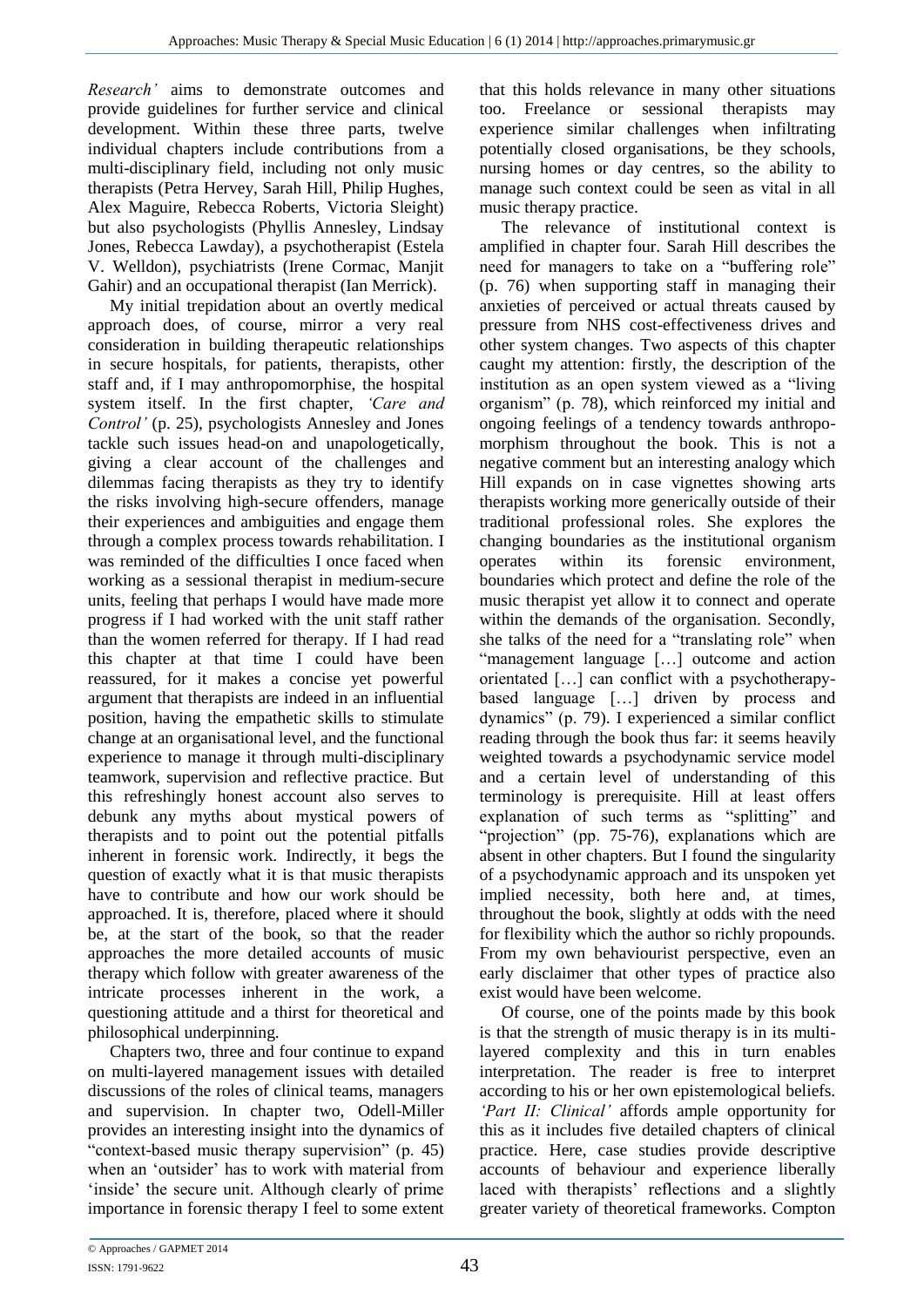Dickinson refers to British object relations theorists in her account of individual sessions with a young man during early onset psychosis. She shows how musical interaction and integration assisted in his progress from a non-verbal state through pre-verbal to verbal. For me, one small but striking perception was significant: that the meaning of 'secure', usually applied in terms of hospital confinement, can also become 'safe' (p. 101), a place of positive containment and integration. Words, therefore, are not the issue here, instead it is the non-verbal musical communications and processes which take precedence.

In the next few chapters, there is a strong focus on common themes such as power and control, loss and mourning in patients' journeys to rehabilitation. One highlight, in addressing societal and institutional issues of control, was chapter six where Maguire and Merrick describe an intriguing recovery approach with an exchange of roles. Here leadership of a group passes to a patient who assumes responsibility for organising a band to rehearse and record his own songs. Achievement is defined by the user rather than by conformity to any prescribed medical assessment. Such a democratic and empowering approach takes courage on the part of the therapist to relinquish and negotiate new boundaries but it offers exciting possibilities in facilitating more normal social experiences for patients.

Rebecca Roberts, in chapter eight, depicts the process of loss particularly well in presenting a group in which one member died. Her work is informed by a strong theoretical underpinning of cognitive analysis, however, I was left slightly confused at a seeming discrepancy between her clear accounts of the importance of musical improvisation in communication and expression of emotion and the statement that "without some verbal reflection […] feeling states may remain repressed in the unconscious" (p. 140). Perhaps this depends upon one's own definition of consciousness: throughout the book there seems to be an assumption of mind-body dualism whereas if considered from a more holistic viewpoint of bodily consciousness<sup>1</sup> then verbal expression might become less central in defining and expressing a patient's awareness.

My questioning of descriptions of consciousness continued on into the following chapters when introduced to Compton Dickinson's development of cognitive analytical music therapy (CAMT) (p. 154). This chapter gave an informative historical and theoretical background to the approach, with both musical and verbal interaction used to assist one man towards integration of dissociated states. As, for me, this was a first introduction to these techniques I would have welcomed more comprehensive descriptions of the visual diagrammatic mapping of states and patterns which were referred to (p. 164) as it was not clear if this was an essential part of the CAMT approach or an addition. Either way, an analogy with mapping raised interesting possibilities for me to consider "dissociative states" (p. 156) not as disconnected states of being but, from my own viewpoint, as part of a shifting personal narrative in a consciousness where "multiple drafts" are constantly being edited (Dennett 1993: 135).

Perhaps there is an underlying theme around personal narratives and issues of consciousness for these are mentioned again in chapter ten where Sleight and Compton Dickinson (pp. 170-171) put forward the need to stem extended improvisations, explaining that these can become unhealthy narratives which may not take into account the expressions of other people in a group. Instead they promote the creation of musical dialogues and reciprocal relational roles. This chapter is at the start of *'Part III: Research'*, which aims to demonstrate the importance of research in service development. Chapters ten and eleven both present further examples of group cognitive analytic music therapy (G-CAMT) from inception of the model to its exploration in practice. In chapter eleven Lawday and Compton Dickinson detail the structured staged interventions of a time-limited controlled pilot study through to the quantitative and qualitative outcomes for service evaluation. If one begins to flinch, as I did, at the mention of "adhering to a treatment manual" (p. 184) then read on, for there follows a well-presented rationale which shows that this follows guidelines from the Medical Research Council. Clearly the development of G-CAMT has huge benefits in terms of structured assessment and demonstrable outcomes, necessary for a clinical evidence base

<u>.</u>

<sup>&</sup>lt;sup>1</sup> I write from a position which does not support a dualistic split between mind and matter but from a perspective where thoughts are understood as mental phenomena arising from physiological experiences within the brain, or processed through the brain in response to activity elsewhere in the body. This is an enactive view of consciousness where bodily action rather than thought is central. The physical or sensory act of involvement in musical activity is then not simply symbolic but may be a reconstruction of an experience or feeling at a deep physiological level. As therapeutic progress can be made through the repetition,

<sup>&</sup>lt;u>.</u> reinforcement and reintegration of bodily experiences, leading to new modes of behaving and responding, then the necessity for verbal reference is negated: conscious awareness (that is, the conscious experience of events) can be sustained by the body rather than developed through thought.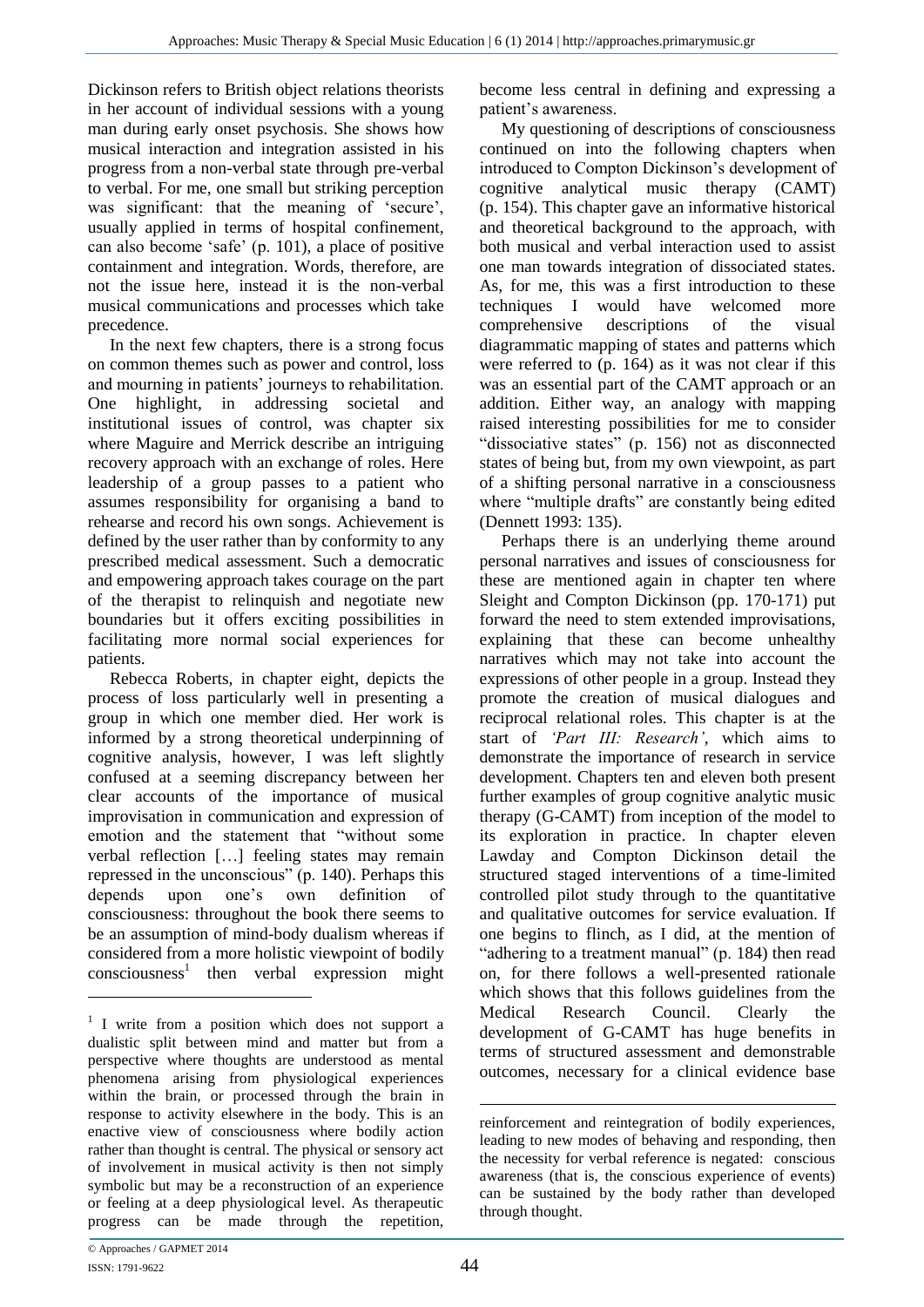and the continuing development of service provision. But one can only hope that less experienced therapists will use the intended future publication of a treatment manual as a source of information and knowledge yet have the strength to retain their own individuality and flexibility within such a formalised approach. Departmental requirements should not legitimise the enforced adoption of too set a prescriptive model. As this book stresses, context-specific practice in meeting the needs of patients is paramount and this must remain open to negotiation.

In chapter twelve, Hervey and Odell Miller provide specific recommendations for working within a multi-disciplinary team in the forensic context. They give a detailed account of a qualitative research project which evaluated team members' perceptions about music therapy and its relevance in working with patients with severe personality disorder. This chapter has much to recommend, not only for its contribution to the sociopolitical debate on the provision of mental healthcare in forensic contexts, but also for the description of small scale social research design which could be usefully applied in many other situations. In particular, I commend the authors for being brave enough to put themselves in the firing line and ask for staff opinions about the introduction and use of music therapy. It needs to be done if the profession is to continue to develop and this study provides a constructive starting point on which future research could build.

It is this willingness to debate and determinedness to address issues in practice which I found most useful in this book. Although the book proclaims to be context-specific, I found much of it to be relevant in the wider field of music therapy. Issues around developing a service within institutional and organisational priorities and the need to build a multi-disciplinary approach resonated strongly with my own experience across a range of organisations both in and out of forensic practice. This book does not pretend that everything is easy; it sets out the risks and challenges that have to be faced and then it gives clear practical advice on how to do it. It is both informative and thoughtprovoking and for this reason I thoroughly recommend it. Like the organisations it depicts, the book is multi-layered in structure and content. It can be dipped into for specific interests or, at a deeper level, read from cover to cover, building up understanding progressively, as it is meaningfully constructed for this purpose. Either way, all of the short and highly readable chapters have a wealth of knowledge and experience built into them and are fully referenced, providing guidance for further reading and research.

To whom would I recommend this book? It is a fantastic resource for all music therapists, as well as students and clinicians from related disciplines. Without doubt the detailed presentation of clinical forensic work will be immensely valuable for anyone working in, or moving into, this field. But most of all I recommend it to managers and commissioners, those who need to decide on and prioritise funding and drive policy forward, for this book tells us not only what music therapy offers to patients but also how and why it is important for the whole hospital. This is also valuable for all therapists, whether or not they work in forensic settings, and so I heartily endorse it for those who are trying to promote and build new avenues of work in any contexts. This book is about the nature of music therapy as much as it is about forensic practice.

## **References**

- Boone, P. (1991). Composition, Improvisation and Poetry in the Psychiatric Treatment of a Forensic Patient. In K. E. Bruscia (Ed.), *Case Studies in Music Therapy* (pp. 433-449)*.*  Phoenixville, PA: Barcelona.
- Chambers, C. (2013). Music therapy by proxy: Using humanised images in song. *Approaches: Music Therapy & Special Music Education,* 5(1), 18-24. Retrieved from [http://approaches.primarymusic.gr/approaches/j](http://approaches.primarymusic.gr/approaches/journal/Approaches_5(1)_2013/7%20Approaches_5(1)2013_Chambers_Article.pdf) [ournal/Approaches\\_5\(1\)\\_2013/7%20Approache](http://approaches.primarymusic.gr/approaches/journal/Approaches_5(1)_2013/7%20Approaches_5(1)2013_Chambers_Article.pdf) s 5(1)2013 Chambers Article.pdf
- Compton Dickinson, S., & Souflas, P. (2012). Rapping Round the System: A Young Black Man's Journey through a High-Security Hospital. In S. Hadley & G. Yancy (Eds.), *Therapeutic Uses of Rap and Hip Hop* (pp. 353- 374*).* New York: Routledge, Taylor & Francis Group.
- Dennett, D. C. (1993). *Consciousness Explained.*  London: Penguin Books.
- Hoskyns, S. (1995). Observing Offenders: The Use of Simple Rating Scales to Assess Changes in Activity during Group Music Therapy. In A. Gilroy & C. Lee (Eds.), *Art and Music: Therapy and Research* (pp. 138-151). London: Routledge.
- Loth, H. (1996). Music Therapy. In C. Cordess & M. Cox (Eds.), *Forensic Psychotherapy: Crime, Psychodynamics and the Offender Patient* (pp. 561-566)*.* London: Jessica Kingsley.
- Sloboda, A., & Bolton, R. (2002). Music Therapy in Forensic Psychiatry: A Case Study with Musical Commentary. In L. Bunt & S. Hoskyns